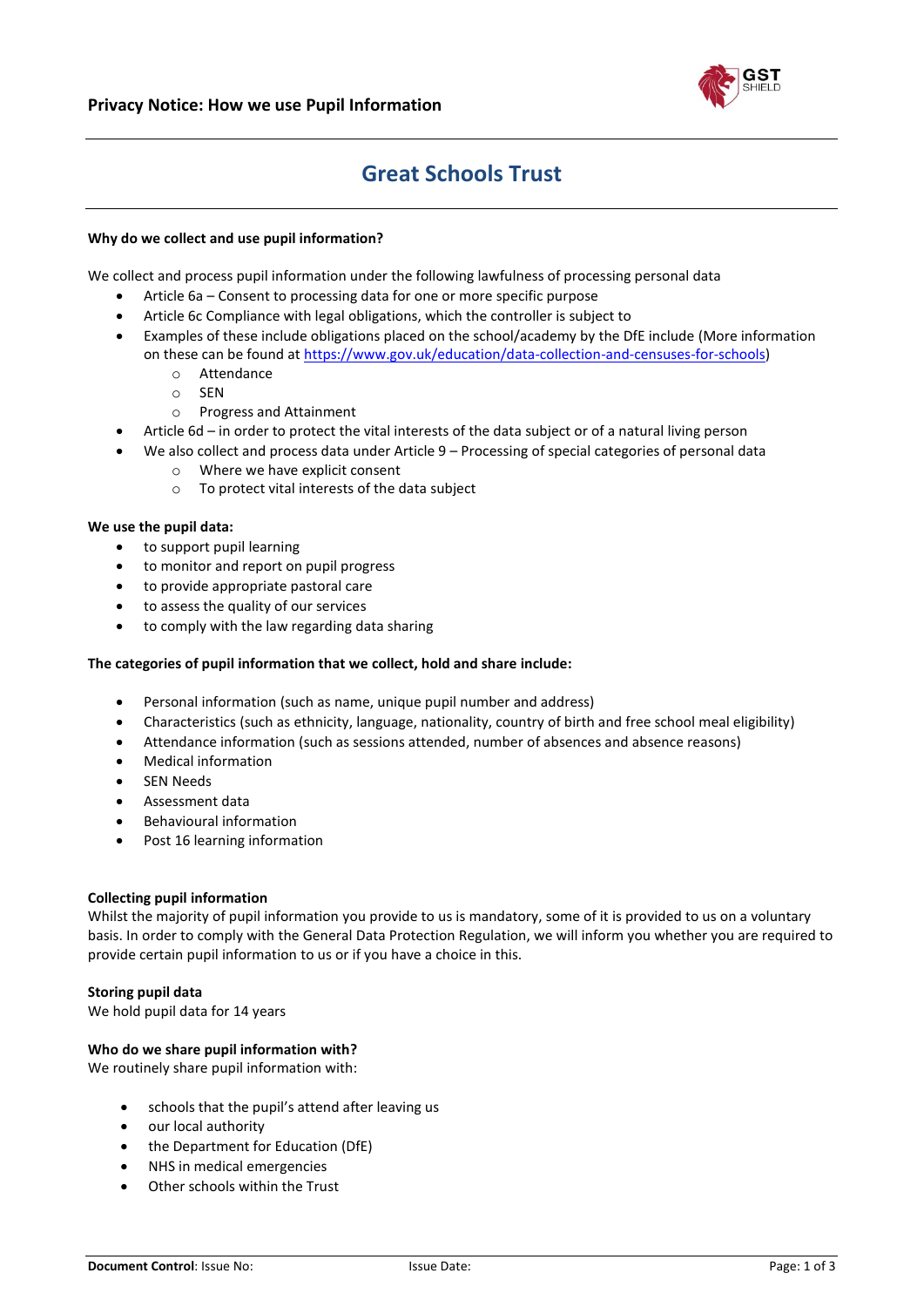

# **Aged 14+ qualifications**

For pupils enrolling for post 14 qualifications, the Learning Records Service will give us a pupil's unique learner number (ULN) and may also give us details about the pupil's learning or qualifications

# **Why we share pupil information**

- We do not share information about our pupils with anyone without consent unless the law and our policies allow us to do so.
- We share pupils' data with the Department for Education (DfE) on a statutory basis. This data sharing underpins school funding and educational attainment policy and monitoring.
- We are required to share information about our pupils with the (DfE) under regulation 5 of The Education (Information About Individual Pupils) (England) Regulations 2013.
- We are required to pass information about our pupils to the Department for Education (DfE) under regulation 4 of The Education (Information About Individual Pupils) (England) Regulations 2013.

#### **Data collection requirements:**

To find out more about the data collection requirements placed on us by the Department for Education (for example; via the school census) go to [https://www.gov.uk/education/data-collection-and-censuses-for-schools.](https://www.gov.uk/education/data-collection-and-censuses-for-schools)

#### **Youth support services**

#### **What is different about pupils aged 13+?**

Once our pupils reach the age of 13, we also pass pupil information to our local authority and / or provider of youth support services as they have responsibilities in relation to the education or training of 13-19 year olds under section 507B of the Education Act 1996.

This enables them to provide services as follows:

- youth support services
- careers advisers

A parent / guardian can request that **only** their child's name, address and date of birth is passed to their local authority or provider of youth support services by informing us. This right is transferred to the child / pupil once he/she reaches the age 16.

#### **Our pupils aged 16+**

We will also share certain information about pupils aged 16+ with our local authority and / or provider of youth support services as they have responsibilities in relation to the education or training of 13-19 year olds under section 507B of the Education Act 1996.

This enables them to provide services as follows:

- post-16 education and training providers
- youth support services
- careers advisers

For more information about services for young people, please visit our local authority website.

#### **The National Pupil Database (NPD)**

The NPD is owned and managed by the Department for Education and contains information about pupils in schools in England. It provides invaluable evidence on educational performance to inform independent research, as well as studies commissioned by the Department. It is held in electronic format for statistical purposes. This information is securely collected from a range of sources including schools, local authorities and awarding bodies.

We are required by law, to provide information about our pupils to the DfE as part of statutory data collections such as the school census and early years' census. Some of this information is then stored in the NPD. The law that allows this is the Education (Information About Individual Pupils) (England) Regulations 2013.